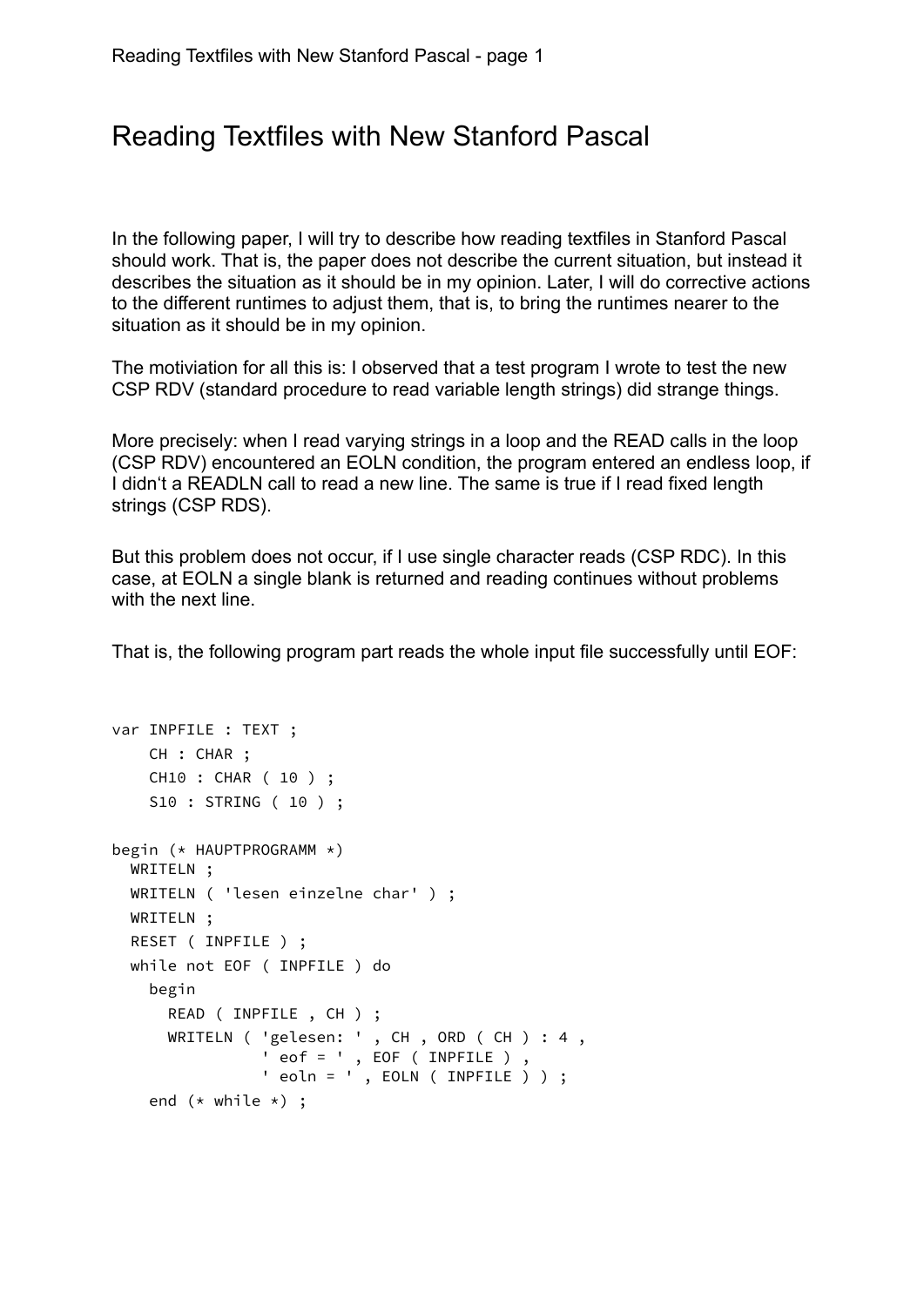In contrast, a similar program part which uses a CHAR (10) or STRING (10) variable to read the input textfile will only work, if you do an explicit READLN whenever you encounter an EOLN condition:

```
var INPFILE : TEXT ;
     CH : CHAR ;
     CH10 : CHAR ( 10 ) ;
     S10 : STRING ( 10 ) ;
begin (* HAUPTPROGRAMM *)
   WRITELN ;
  WRITELN ( 'lesen char (10)' ) ;
   WRITELN ;
   RESET ( INPFILE ) ;
   while not EOF ( INPFILE ) do
     begin
       READ ( INPFILE , CH10 ) ;
       WRITELN ( 'gelesen: <' , CH10 , 
                 '> eoln = ', EOLN ( INPFILE ) ) ;
       if EOLN ( INPFILE ) then
         READLN ( INPFILE ) ;
    end (* while *) ;
```
this seems to be plain wrong; the loop should work without this IF EOLN THEN READLN coding and not be an endless loop.

I will try to describe in the following paper in detail, how the CSPs RDC, RDS and RDV should work on the different platforms in different circumstances, this way this document should serve as a guideline and reference for the implementation. Remember: the CSPs have to be implemented two times, first in the interpreter PCINT.C for the non-mainframe platforms (C functions called cspf\_xxx, xxx being the name of the CSP), and second on the mainframe in the Pascal monitor PASMONN ASSEMBLE.

Furthermore, I am thinking about implementing the other CSPs which implement READ functions (e.g. RDI for integer, RDR for real etc.) in Pascal, so that there is a single portable implementation which is guaranteed to work exactly the same on both platforms. Another idea is to add length information to READ statements, like in IBM's Pascal/VS, which involves major extensions to the READ CSPs. And: implementing READSTR and WRITESTR.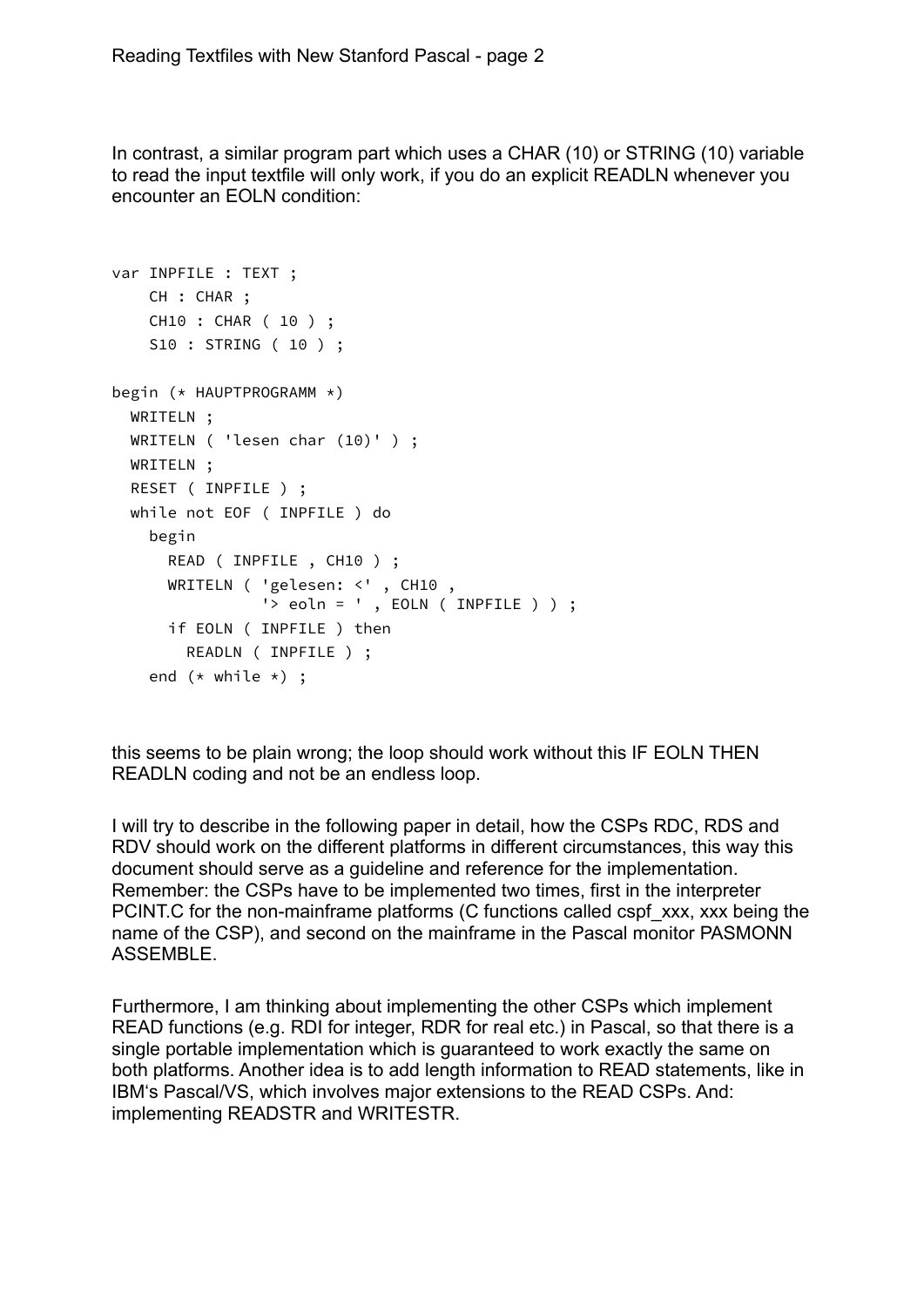The paper is organized as follows:

First a paragraph about **Reading single characters (implemented by the CSP RDC).** 

Then a discussion about **Terminal textfiles** (what they are and how they are different to normal textfiles).

The next paragraph describes **Reading strings of varying length (using the CSP RDV).** 

Very similar is **Reading strings of fixed length (using the CSP RDS).** 

Finally there is a paragraph discussing **Reading in binary mode (without translation)**; translation in this case does NOT refer to code conversion, but only to the translation of the different line end representations (different between platforms) to the Pascal logic (EOLN function; blanks are returned at line end).

Some additional explanations and remarks:

- The reader should be familiar with some Pascal basics and he or she should know the standard procedures of the Pascal runtime, like READ, READLN, GET etc.
- CSP (= call standard procedure) is a P-Code instruction, which the Stanford Pascal compiler generates for every call to a standard procedure; CSP RLN for example = READLN.
- P-Code, BTW, is an intermediate ASSEMBLER-like code for a hypothetical stack machine which is able to execute P-Code directly. P-Code stands for portable code (not Pascal-Code). It is interpreted on Non-mainframe platforms by an ANSI C program called PCINT (P-Code interpreter). PCINT is a sort of software implementation of the P-machine. On the mainframe, the P-Code Source (which is a textfile, after all) is translated by PASCAL2 (the second pass of Stanford Pascal) to a 370 machine code executable.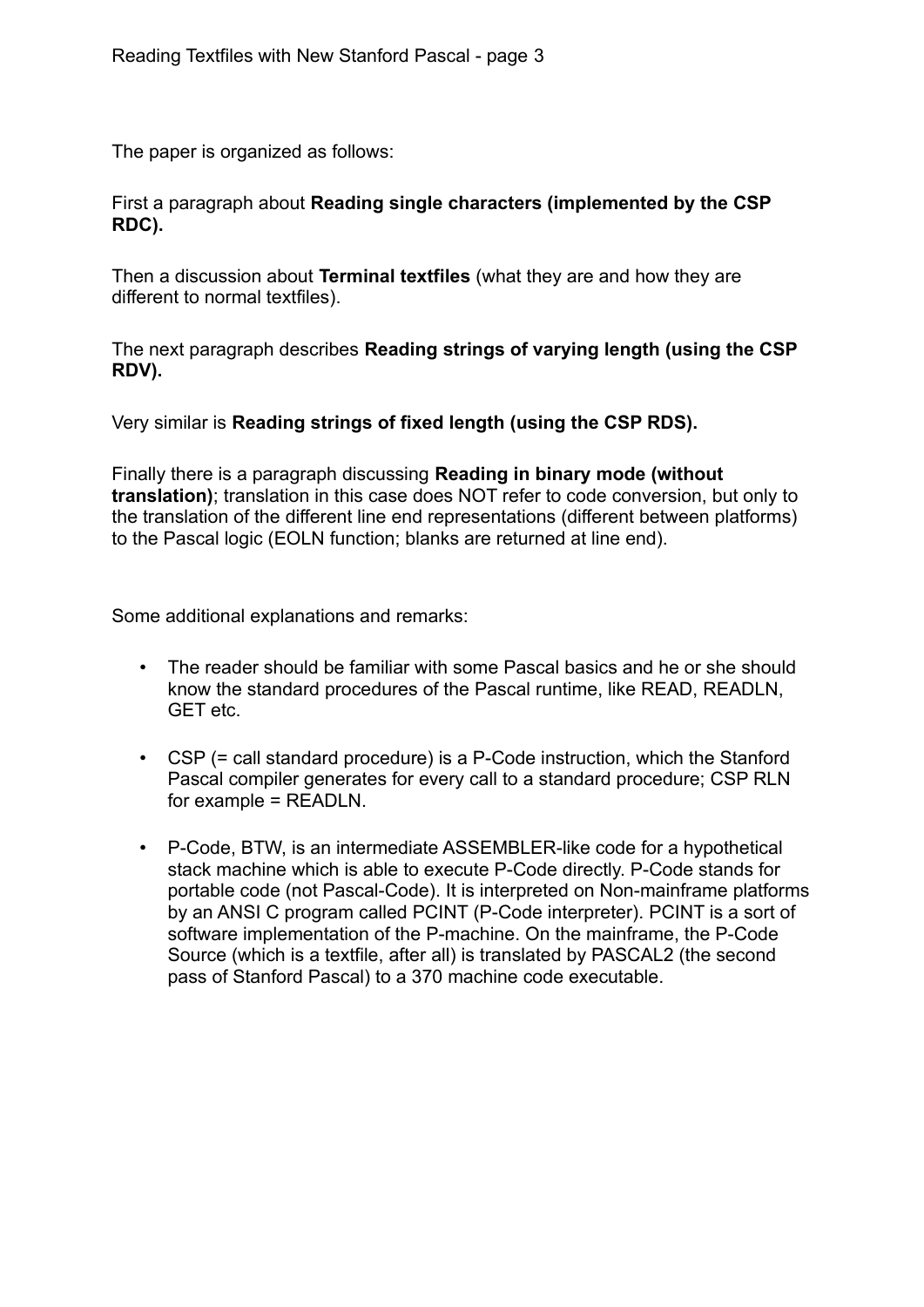# Reading single characters (CSP RDC)

Reading of single characters is done via the CSP RDC. The CSP RDC is generated by the compiler when a single char variable is read from a textfile.

There are several issues with textfiles:

- textfiles are implemented on the mainframe using the mainframe file system; that is, the record structure is enforced or implemented by the operating system. The files have variable or fixed record format (RECFM F or V) and the fixed or maximum record length is part of the file description
- in contrast, textfiles on the other platforms are simple byte strings (as any other – binary – files, BTW)
- lines of textfiles on the mainframe are identical to records of files (see above); on the other platforms, there is no concept of "records" with text files. Instead the lines are implemented by line end characters or character sequences (like 0x0a on Unix or 0x0d0a on Windows)
- these differences in textfile representation are hidden by the Pascal runtime

There is one minor difference which cannot be resolved:

- on the non-mainframe platforms it is possible to have lines of length zero (two line end sequences immediately following each other)
- in contrast, on the mainframe, each line has a minimum length of 1; this is true even if you do two WRITELNs with nothing in between on an output file with RECFM V. The resulting "empty" line has one space character on the mainframe. (I am not sure if this a requirement of the mainframe operating systems, but this was true even for VB files which were not created by New Stanford Pascal – e.g. files created by the System Editor on VM/CMS).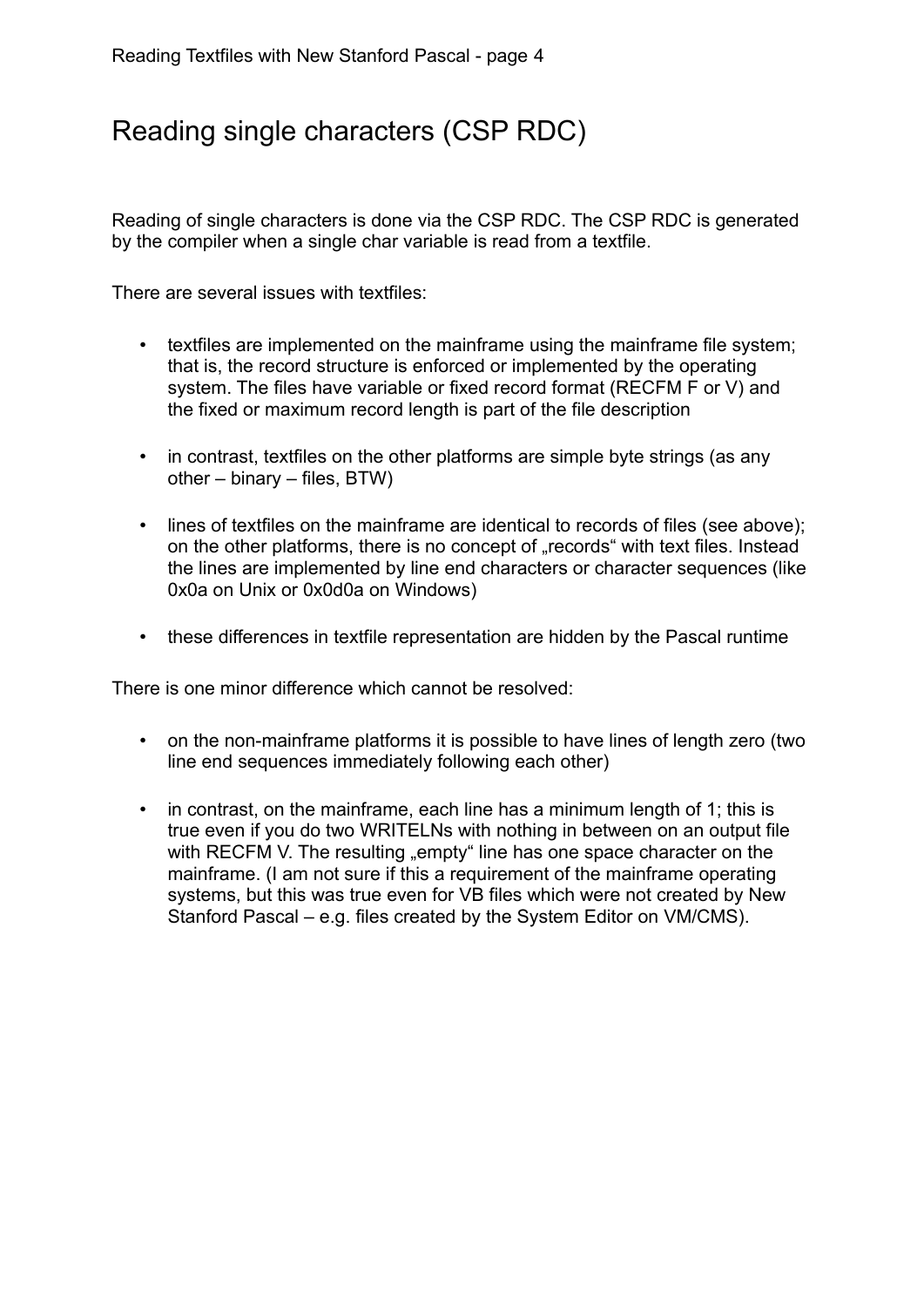Now, when reading textfiles using the CSP RDC (read character), it will work as follows (on all platforms):

- READ (F, C) will in general read the next character from the file F into the character variable C
- if there are remaining characters in the same line after the character which has just been read, EOLN (F) will be false, otherwise (if the character just read was the last char in the line), EOLN (F) will be true.
- If another READ (F, C) is issued after EOLN (F), a space character will be returned, EOLN (F) will be false, and the next line will be prepared for processing. This is only true, if there is another line; otherwise EOF (F) will be true and the result of READ (F, C) should be ignored.

See the following sample program:

```
program TESTRDC ( INPFILE , OUTPUT ) ;
//*******************************************
// Testen RDC 
//*******************************************
var INPFILE : TEXT ;
    CH : CHAR ;
begin (* HAUPTPROGRAMM *)
  RESET ( INPFILE ) ;
  READ ( INPFILE , CH ) ;
  while not EOF ( INPFILE ) do
    begin
      WRITELN ( 'gelesen: ' , CH , ORD ( CH ) : 4 , 
 ' eof = ' , EOF ( INPFILE ) , 
 ' eoln = ' , EOLN ( INPFILE ) ) ;
      READ ( INPFILE , CH ) ;
   end (* while *) ;
end (* HAUPTPROGRAMM *) .
```
It is important that EOF (F) is set to true when CSP RDC tries to read another line after the last line. Any call of CSP RDC after that will throw a BADIO exception.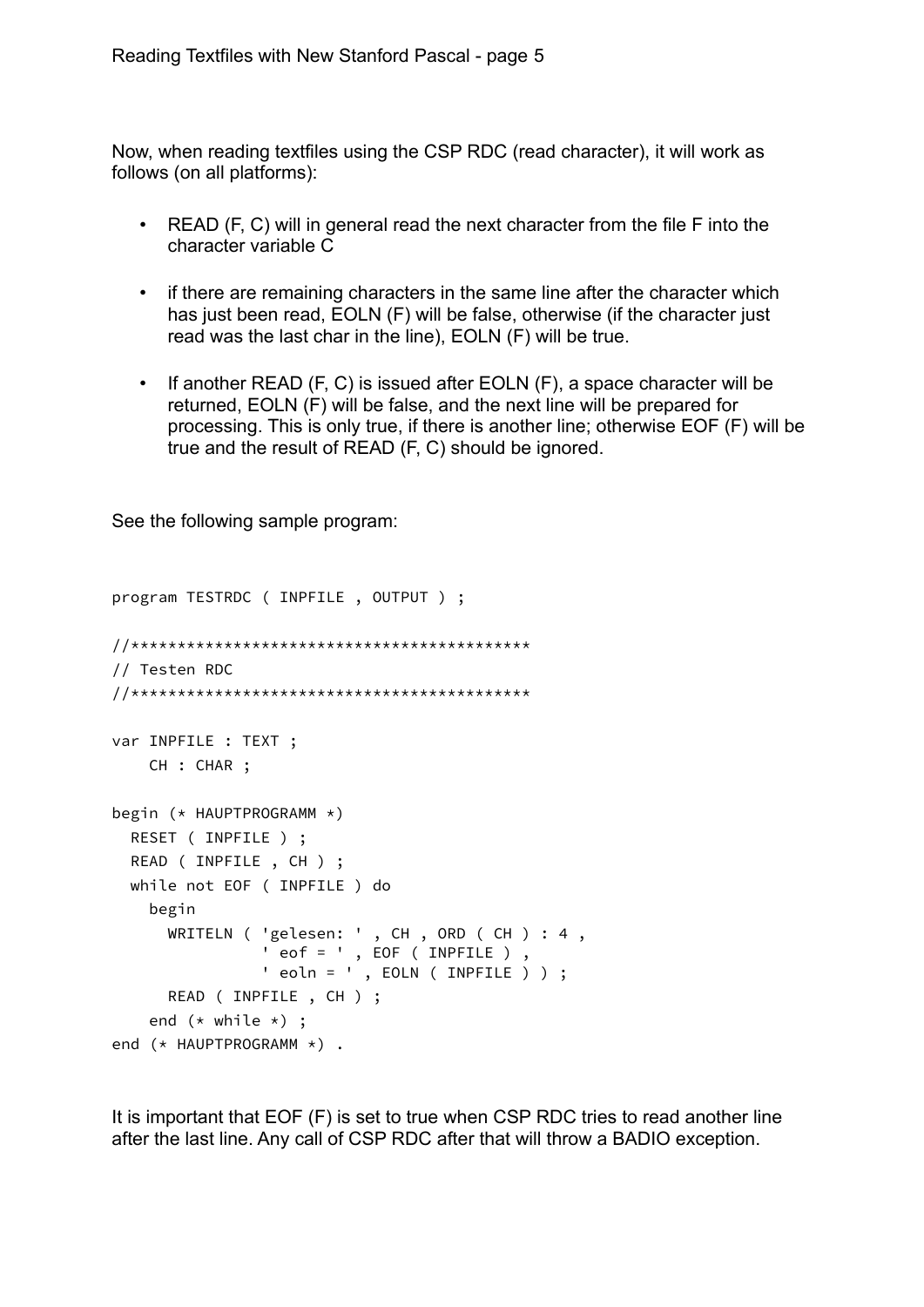Instead of simply READing across line ends like in the example above, you can issue READLN whenever you found an EOLN condition. See the example below.

But: it is important that in this case READLN prepares the next line, and so the test for EOF must be made after the READLN call. If the EOF condition is true after READLN, no more READ call is possible (otherwise: BADIO exception).

```
 WRITELN ;
  WRITELN ( 'lesen mit read und readln' ) ;
  WRITELN ;
  RESET ( INPFILE ) ;
  while TRUE do
    begin
      if EOF ( INPFILE ) then
        break ;
      if EOLN ( INPFILE ) then
        begin
          READLN ( INPFILE ) ;
          WRITELN ( '--------------------------------------------' ) ;
          continue ;
       end (* then *) ;
      READ ( INPFILE , CH ) ;
 WRITELN ( 'gelesen: ' , CH , ORD ( CH ) : 4 , 
 ' eof = ' , EOF ( INPFILE ) , 
 ' eoln = ' , EOLN ( INPFILE ) ) ;
   end (* while *) ;
```
You should also note that this example takes special care about lines with zero length; that's why there is the CONTINUE statement after the READLN - WRITELN sequence. If you would do a READ after a READLN, and if the READLN had prepared a zero length line for input, the READ (of a single char) would return a space character and prepare the next line for input.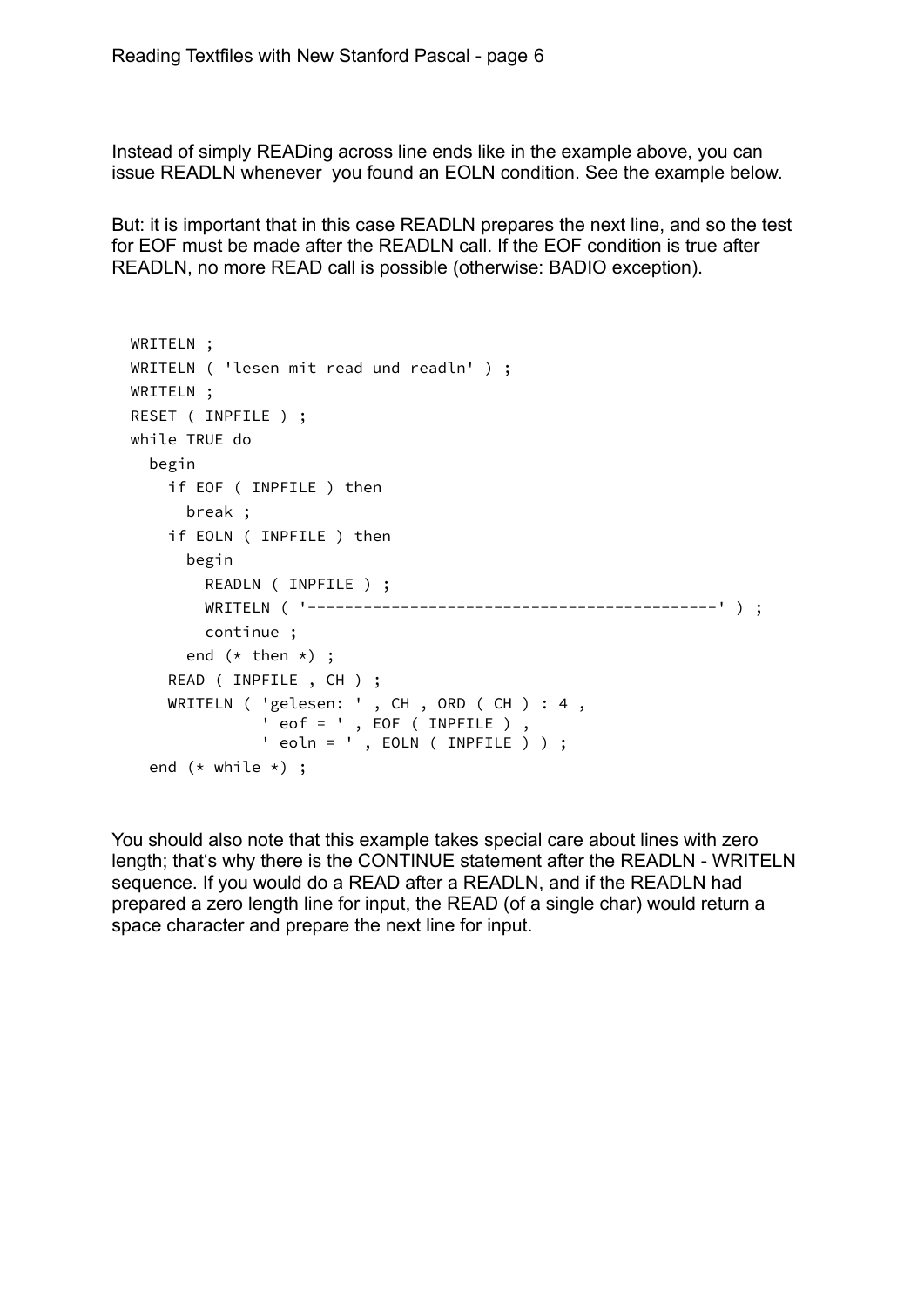It is of course possible to call READLN before reaching the end of a line.

For example: consider the following program part, where only the first 10 characters of every line are needed. It should be possible that a line contains less than 10 characters; the program should deal with this situation.

```
 WRITELN ;
 WRITELN ( 'lesen mit read und readln - max 10 cols' ) ;
  WRITELN ;
  RESET ( INPFILE ) ;
 COLS := 0;
  while TRUE do
    begin
      if EOF ( INPFILE ) then
        break ;
      if EOLN ( INPFILE ) or ( COLS >= 10 ) then
        begin
          READLN ( INPFILE ) ;
          WRITELN ( '--------------------------------------------' ) ;
         COLS := 0 ;
          continue
       end (* then *) ;
      READ ( INPFILE , CH ) ;
 WRITELN ( 'gelesen: ' , CH , ORD ( CH ) : 4 , 
 ' file char: ' , INPFILE -> , ORD ( INPFILE -> ) : 4 ,
                ' eof = ' , EOF ( INPFILE )
                ' eoln = ' , EOLN ( INPFILE ) ) ;
     COLS := COLS + 1 ;
   end (* while *) ;
```
The program keeps track of the characters already read in the current line (in the variable COLS), and if this variable reaches the value 10, a READLN - WRITELN sequence is scheduled.

A general note:

when working with textfiles, the file variable (INPFILE  $\rightarrow$  in the examples above) always contains the next character which will be read by the next READ call. You can use this to decide if the next character in the buffer will be interesting. When EOLN is true, the next character will always be blank.

See example above (INPFILE  $\rightarrow$  is printed).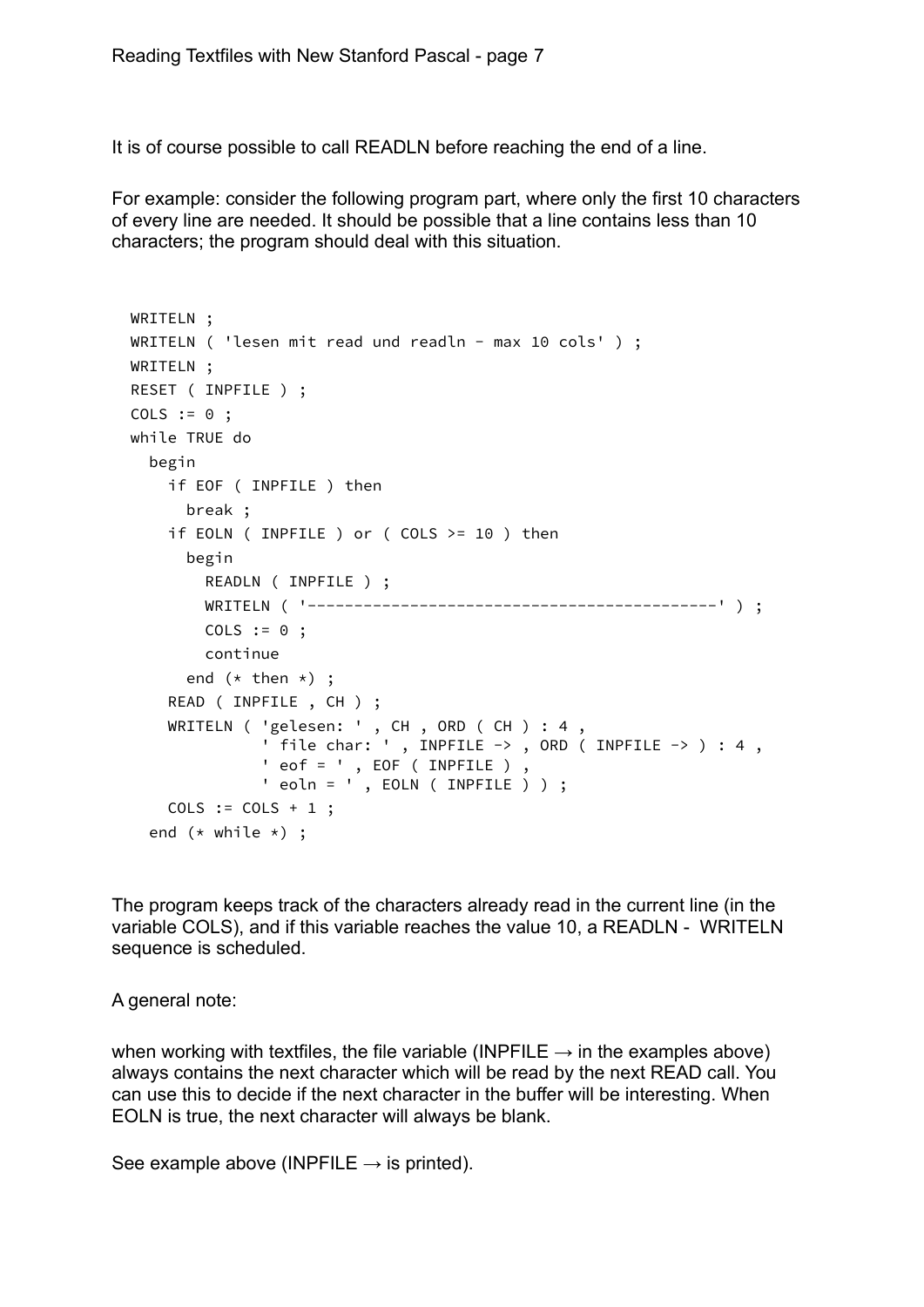# Terminal textfiles

In Stanford Pascal reading stuff from textfiles is also used to do terminal (a.k.a. console) I/O.

There are some differences between "normal" file I/O and terminal I/O:

- terminal I/O never implicitly issues READLN to retrieve a new input buffer (because this would involve a new prompt for input from the terminal user)
- instead in this case READ after EOLN would always return spaces
- even if you do READLN, the prompt for a new input buffer is deferred until the next read

This different behaviour allows the application to better control the terminal I/O.

To support this, the Pascal FCB (file control block) contains a terminal flag, which is Y or N (yes or no).

The terminal flag is set according to the following rules:

- it is set to N normally
- but: it is set to Y for the files INPUT and OUTPUT, if there are no allocations for INPUT and OUTPUT involving disk files (using environment variables or similar mechanisms)
- and: it is set to Y for other files, if there is a TERMIN or TERMOUT call (see PASUTILS PASCAL extension).

See the example program on the following page. The program shows how to read input lines from a terminal textfile (file INPFILE set to terminal using TERMIN).

There is a problem using single character READs in this case; you will not be able to distinguish an empty input from the input of a single blank, because in both cases EOLN will be shown after the first char returned (which is blank in both cases).

Therefore it is much better to use the CSP RDV (read into varying string), which is shown in the example, too. When doing this, you can retrieve the length of the input from the string length. The READLN used in this example will ignore longer input (in this case, the string variable is defined as STRING (10)).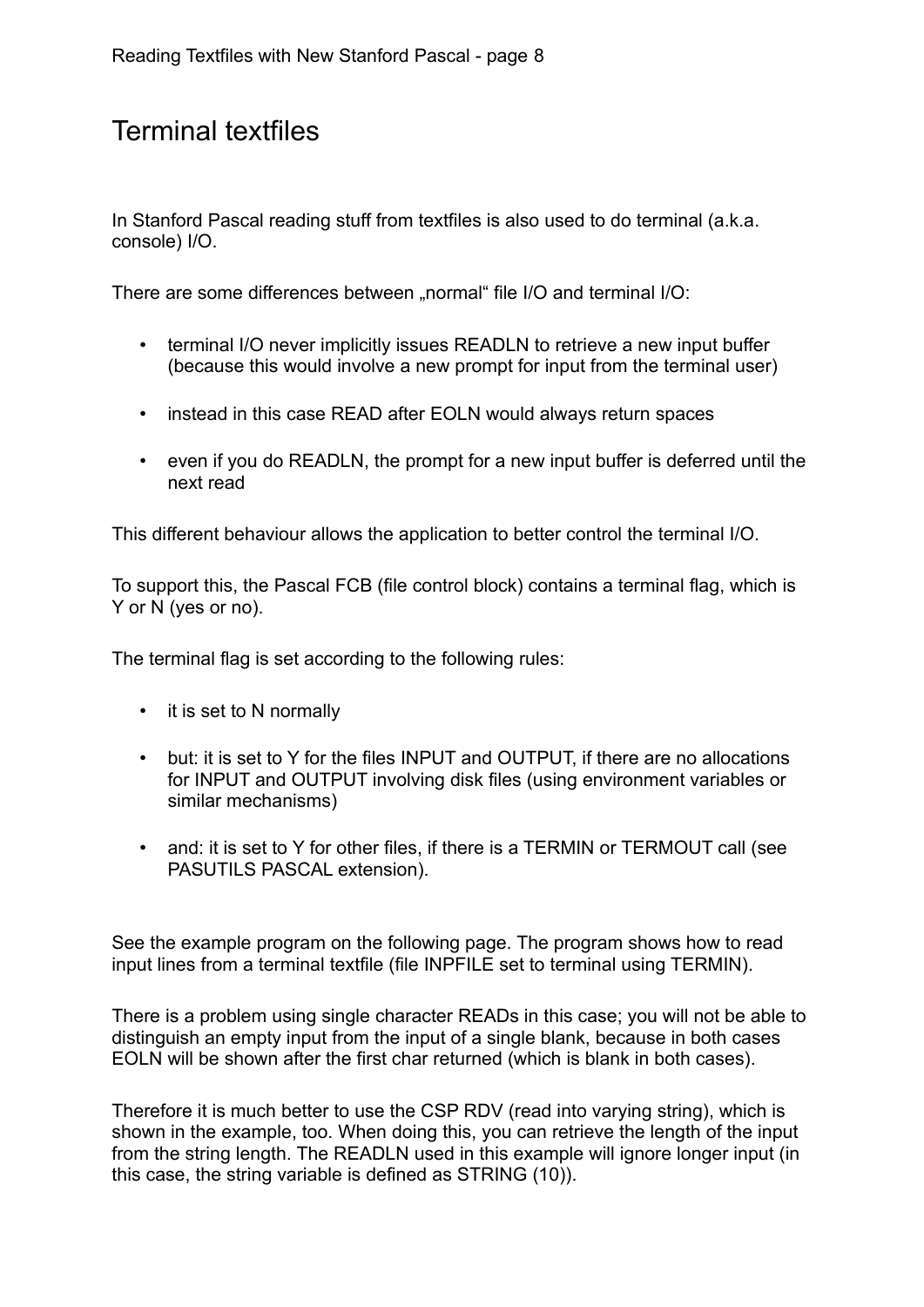```
Sample program using terminal I/O: 
program TESTRDC2 ( INPFILE , OUTPUT ) ;
//*******************************************
// Testen RDC 
//*******************************************
var INPFILE : TEXT ;
     CH : CHAR ;
     COLS : INTEGER ;
     DONE : BOOLEAN ;
     S10 : STRING ( 10 ) ;
begin (* HAUPTPROGRAMM *)
   WRITELN ( 'input lines until line contains $' ) ;
   TERMIN ( INPFILE ) ;
   DONE := FALSE ;
   repeat
     for COLS := 1 to 10 do
       begin
         READ ( INPFILE , CH ) ;
 WRITELN ( 'found: ' , CH , ORD ( CH ) : 4 , 
 ' eof = ' , EOF ( INPFILE ) , 
                  ' eoln = \sqrt{ }, EOLN ( INPFILE ) ) ;
         if CH = '$' then
           DONE := TRUE
      end (* for *) ;
     READLN ( INPFILE ) ;
   until DONE ;
   WRITELN ( 'input strings until string contains $' ) ;
   DONE := FALSE ;
   repeat
     READLN ( INPFILE , S10 ) ;
     WRITELN ( 'found: ' , LENGTH ( S10 ) : 4 , ' <' , S10 , '>' ) ;
     DONE := INDEX ( S10 , '$' ) <> 0 ;
   until DONE ;
end (* HAUPTPROGRAMM *) .
```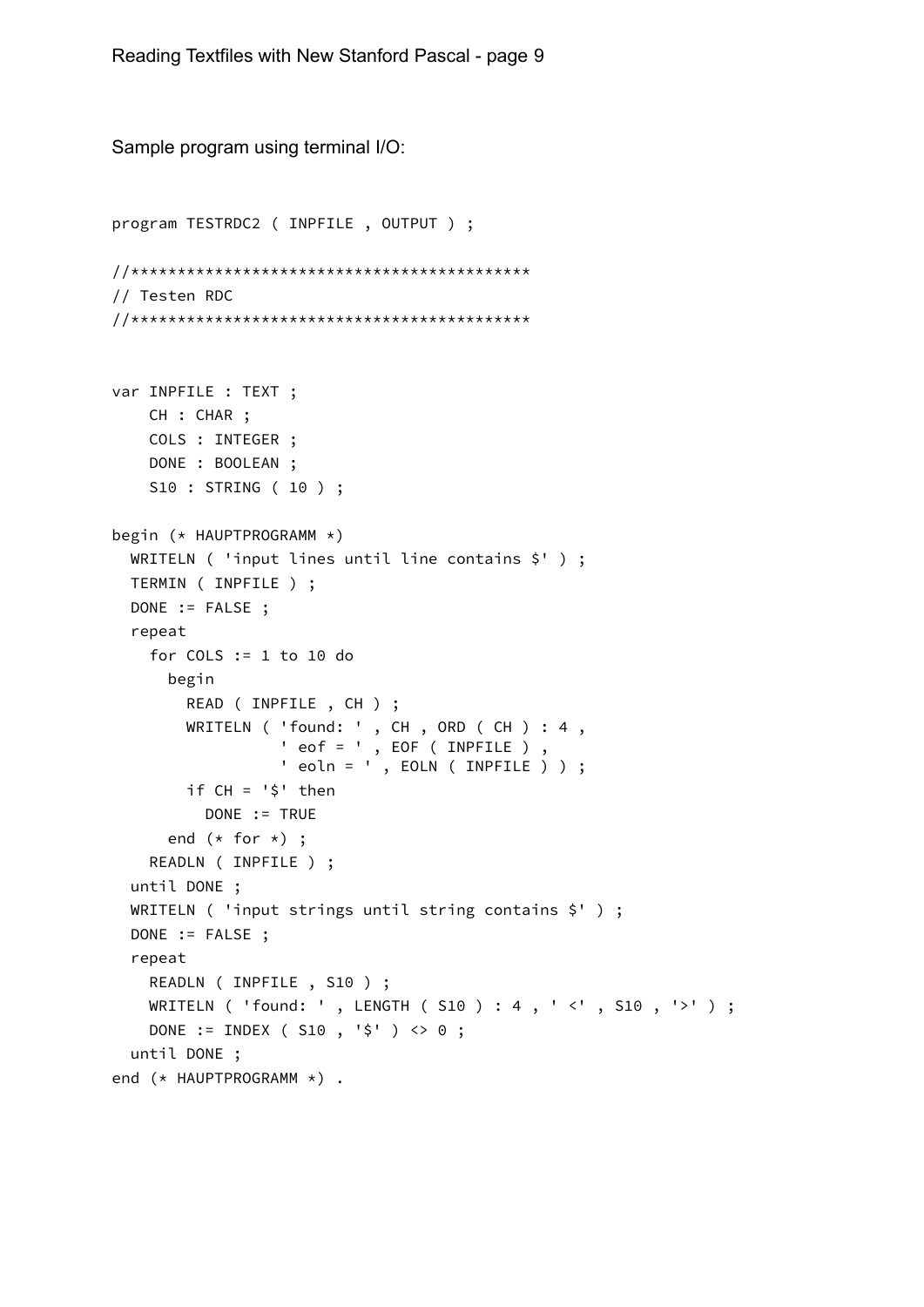Some sample output from program TESTRDC2:

from the first loop:

```
input lines until line contains $
oppolzer
found: o 111 eof = FALSE eoln = FALSE
found: p 112 eof = FALSE eoln = FALSE
found: p 112 eof = FALSE eoln = FALSE
found: o 111 eof = FALSE eoln = FALSE
found: l 108 eof = FALSE eoln = FALSE
found: z 122 eof = FALSE eoln = FALSE
found: e 101 eof = FALSE eoln = FALSE
found: r 114 eof = FALSE eoln = TRUE
found: 32 eof = FALSE eoln = TRUE
found: 32 eof = FALSE eoln = TRUE
```
from the second loop:

input strings until string contains \$ bernd found: 5 <br/>bernd> oppolzer found: 8 <oppolzer> found: 0 <> found: 1 < > 12345678901234567890 found: 10 <1234567890> xx\$ found: 3 <xx\$>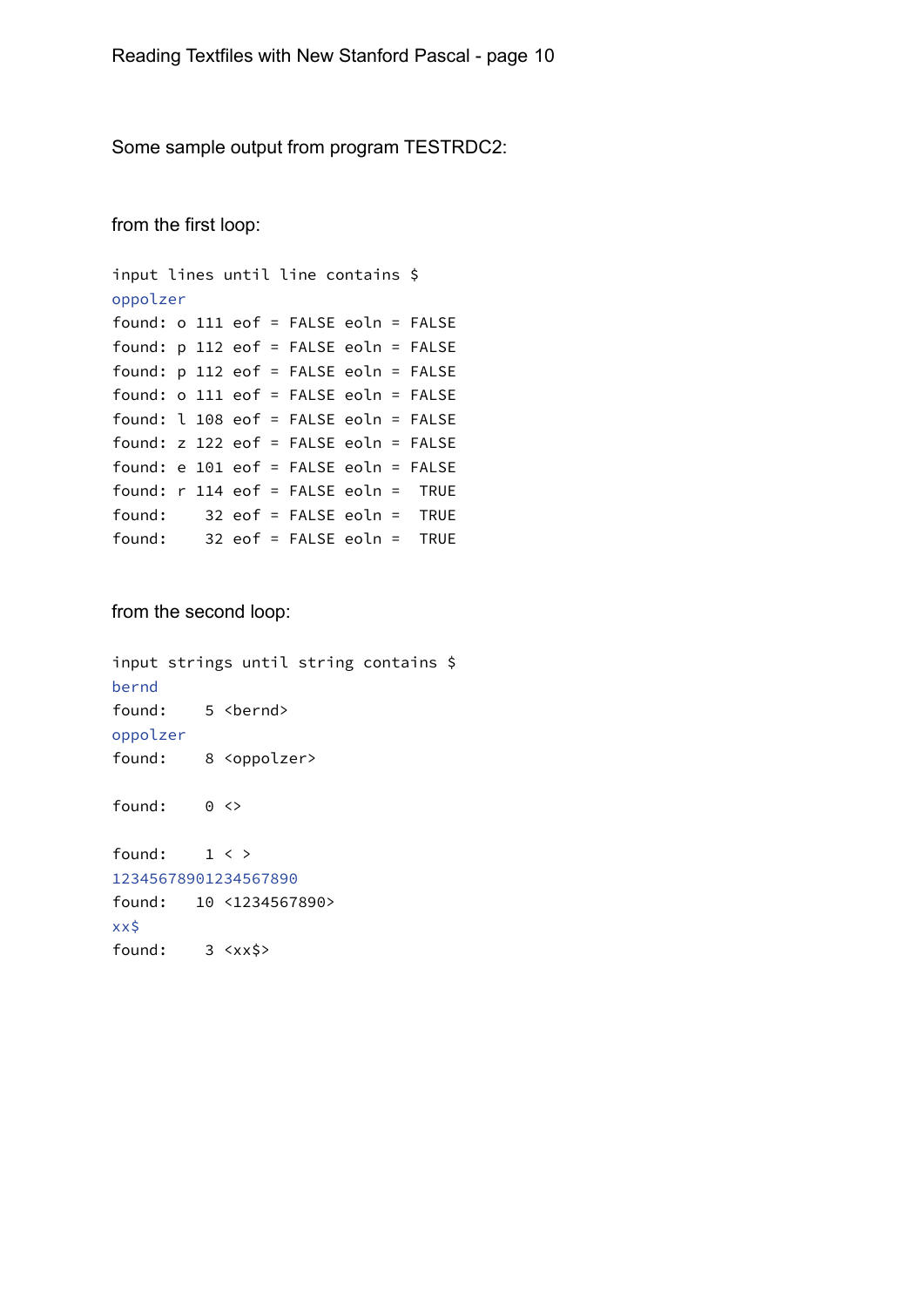## Reading strings of varying length (CSP RDV)

The example program in the last paragraph showed how the CSP RDV (READ with strings of varying length) is used to process textfiles. This is – of course – not only possible for terminal files, but for normal disk files, too.

See for example the following program, which copies a file to another file.

```
program TESTCPY2 ( OUTPUT , INP1 , OUT2 ) ;
var INP1 : TEXT ;
     OUT2 : TEXT ;
     CV : STRING ( 80 ) ;
     ZEILNR : INTEGER ;
     LAENGE : INTEGER ;
     LMAX : INTEGER ;
     COUT : STRING ( 80 ) ;
begin (* HAUPTPROGRAMM *)
   RESET ( INP1 ) ;
   REWRITE ( OUT2 ) ;
  ZEILNR := 0;
   while not EOF ( INP1 ) do
     begin
       READLN ( INP1 , CV ) ;
       ZEILNR := ZEILNR + 1 ;
      LMAX := MAXLENGTH ( CV ) ;
      LAENGE := LENGTH ( CV ) ;
       WRITELN ( 'Zeile ' , ZEILNR , ' MaxL ' , LMAX , ' Laenge ' ,
                LAENGE ) ;
       COUT := RTRIM ( CV ) ;
       WRITELN ( 'Laenge der Ausgabezeile = ' , LENGTH ( COUT ) ) ;
       WRITELN ( OUT2 , COUT )
    end (* while *) ;
   CLOSE ( OUT2 ) ;
end (* HAUPTPROGRAMM *) .
```
On the PC, when this program is used to read its own source code, the empty lines are reported to have line length zero … and they are reproduced in the same way in the output file. The output file has exactly the same byte size (reported by Windows) as the source file. (Important: this is only true, because the original file has no trailing blanks … otherwise the RTRIM call would remove the trailing blanks and the file size would be different).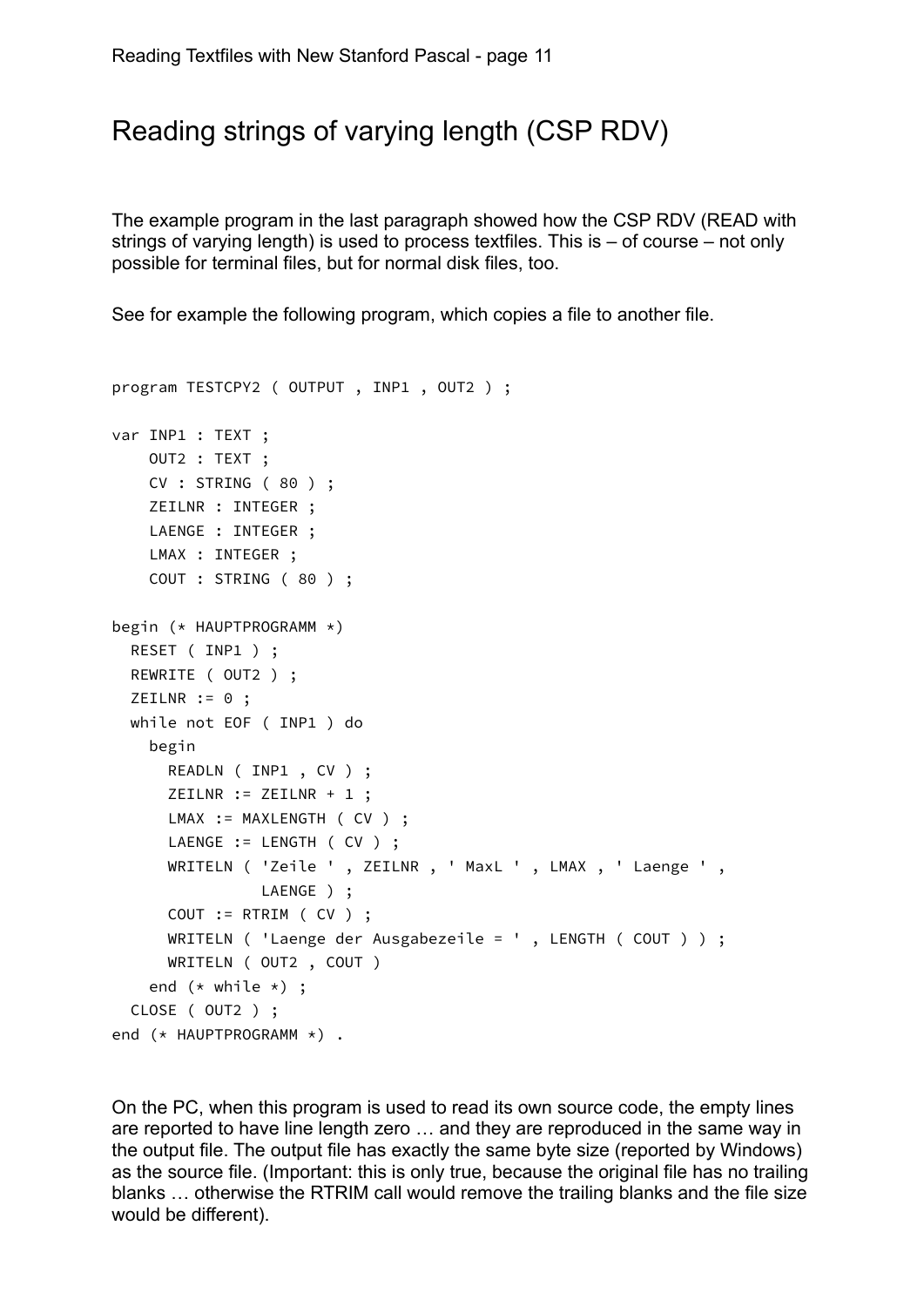Another possibility is: don't use READLN, but use a sequence of simple READ calls for varying strings instead.

Let's, for example, assume a STRING (10) variable S10 and a procedure call READ (F, S10).

This will work as follows:

- The input lines will be returned in pieces of 10 chars, until a line end is found; if a line end is found, the resulting string may be shorter than 10 and EOLN will be set to true. It will not be zero, unless the whole input line has zero length, that is: if a line has 50 characters in this case, the first 4 calls will return 10 chars and EOLN = false, the 5th call will return 10 chars and  $EOLN = true$ .
- In contrast, if the line had 47 chars, the 5th call would return 7 chars and  $EOLN = true$ .
- The next call after EOLN would prepare the next line for processing and return the first 10 characters.
- EOLN would be false, if there are more than 10 characters in the second line
- otherwise EOLN would be true
- if the second line had length zero (which is not possible on the mainframe), EOLN would be true and S10 would have zero length.

Example program:

```
program TESTRDV ( INPFILE , OUTPUT ) ;
var INPFILE : TEXT ;
     S10 : STRING ( 10 ) ;
begin (* HAUPTPROGRAMM *)
   RESET ( INPFILE ) ;
   READ ( INPFILE , S10 ) ;
   while not EOF ( INPFILE ) do
     begin
       WRITELN ( 'gelesen: <' , S10 , '> eoln = ' , EOLN ( INPFILE ) ) ;
       READ ( INPFILE , S10 ) ;
    end (* while *)end (* HAUPTPROGRAMM *) .
```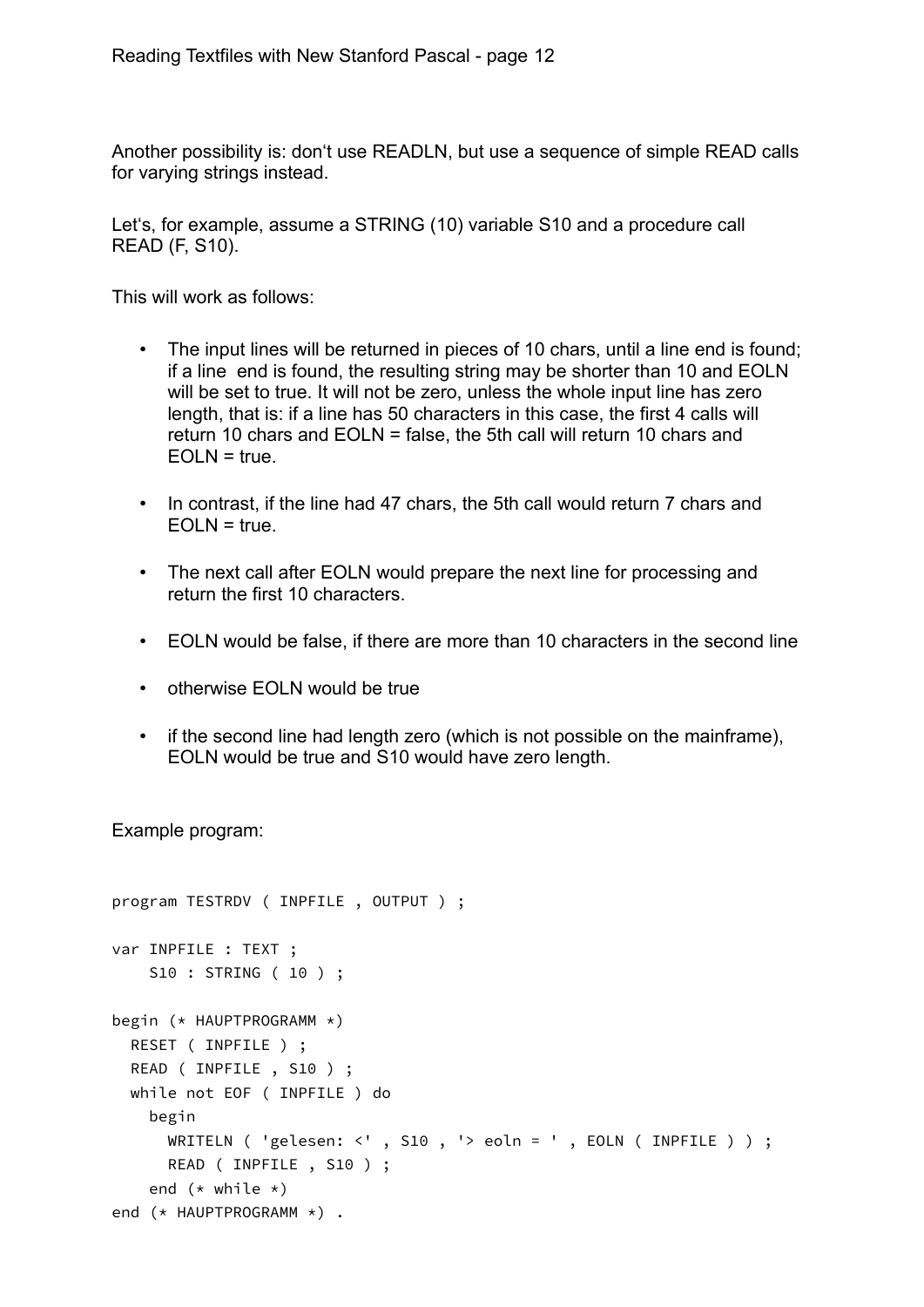If the program above is used to process its own source code, the output is as follows:

```
gelesen: <program TE> eoln = FALSE
gelesen: <STRDV ( IN> eoln = FALSE
gelesen: <PFILE , OU> eoln = FALSE
gelesen: <TPUT ) ;> eoln = TRUE
gelesen: <> eoln = TRUE
gelesen: <> eoln = TRUE
gelesen: <var INPFIL> eoln = FALSE
gelesen: <E : TEXT ;> eoln = TRUE
gelesen: < S10 : > eoln = FALSE
gelesen: <STRING ( 1> eoln = FALSE
gelesen: <0 ) ;> eoln = TRUE
gelesen: <> eoln = TRUE
gelesen: <> eoln = TRUE
gelesen: <begin (* H> eoln = FALSE
gelesen: <AUPTPROGRA> eoln = FALSE
gelesen: <MM *)> eoln = TRUE
gelesen: < RESET ( > eoln = FALSE
gelesen: <INPFILE ) > eoln = FALSE
gelesen: <;> eoln = TRUE
gelesen: < READ ( I> eoln = FALSE
gelesen: <NPFILE , S> eoln = FALSE
gelesen: <10 ) ;> eoln = TRUE
gelesen: < while no> eoln = FALSE
gelesen: <t EOF ( IN> eoln = FALSE
gelesen: <PFILE ) do> eoln = TRUE
gelesen: < begin> eoln = TRUE
gelesen: < WRIT> eoln = FALSE
gelesen: <ELN ( 'gel> eoln = FALSE
gelesen: <esen: <' ,> eoln = FALSE
gelesen: < S10 , '> > eoln = FALSE
gelesen: <eoln = ' ,> eoln = FALSE
gelesen: < EOLN ( IN> eoln = FALSE
gelesen: <PFILE ) ) > eoln = FALSE
gelesen: <;> eoln = TRUE
gelesen: < READ> eoln = FALSE
gelesen: < ( INPFILE> eoln = FALSE
gelesen: < , S10 ) ;> eoln = TRUE
gelesen: < end (*> eoln = FALSE
gelesen: \langle while \star) > eoln = TRUE
gelesen: <end (* HAU> eoln = FALSE
gelesen: <PTPROGRAMM> eoln = FALSE
gelesen: \langle * \rangle .> eoln = TRUE
```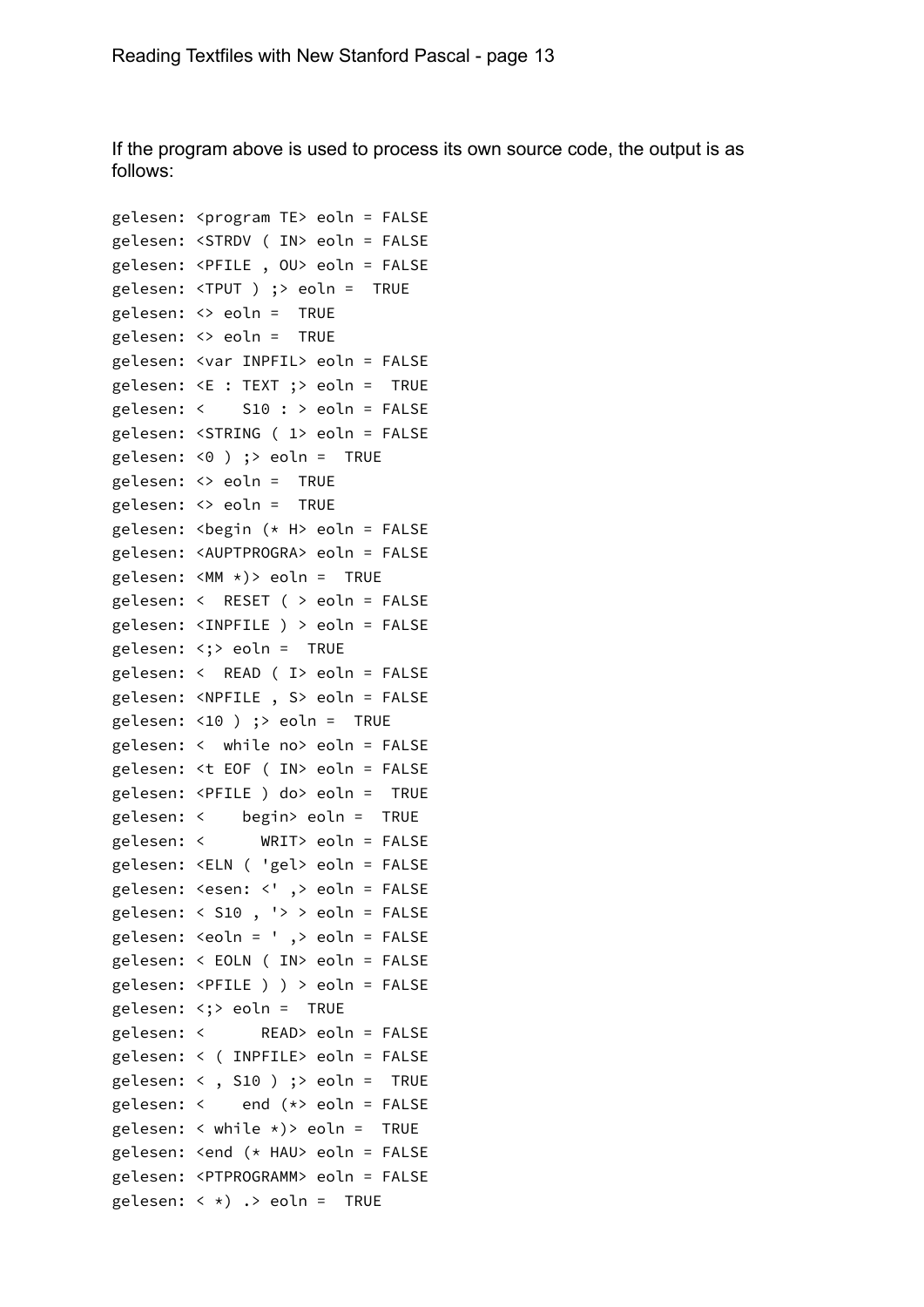### Reading strings of fixed length (CSP RDS)

Remember: fixed length strings are variables which have the type ARRAY [1.. N] OF CHAR, but this type may be abbreviated as CHAR (N) in Stanford Pasal (N is a constant).

Reading fixed length strings works much the same way as reading varying strings. But of course there is the drawback that with fixed length strings you are not able to retrieve the precise length of the input line, because fixed length strings will be padded with blanks at the right (if the input line is shorter).

BTW: this is what the compiler uses for the input of the source lines. Variable strings were not yet implemented when the compiler was first created.

For the discussion of the CSP RDS, it is IMO sufficient to do a minor change to the sample programs from the last paragraph.

```
program TESTCPY3 ( OUTPUT , INP1 , OUT1 ) ;
var INP1 : TEXT ;
     OUT1 : TEXT ;
     CF : CHAR ( 80 ) ;
     ZEILNR : INTEGER ;
    LAENGE : INTEGER ;
     LMAX : INTEGER ;
begin (* HAUPTPROGRAMM *)
   RESET ( INP1 ) ;
   REWRITE ( OUT1 ) ;
  ZEILNR := 0;
   while not EOF ( INP1 ) do
     begin
       READLN ( INP1 , CF ) ;
       ZEILNR := ZEILNR + 1 ;
      LMAX := MAXLENGTH ( CF ) ;
      LAENGE := LENGTH ( CF ) ;
       WRITELN ( 'Zeile ' , ZEILNR , ' MaxL ' , LMAX , 
                ' Laenge ', LAENGE ) ;
      WRITELN ( OUT1 , CF )
    end (* while *) ;
   CLOSE ( OUT1 ) ;
end (* HAUPTPROGRAMM *) .
```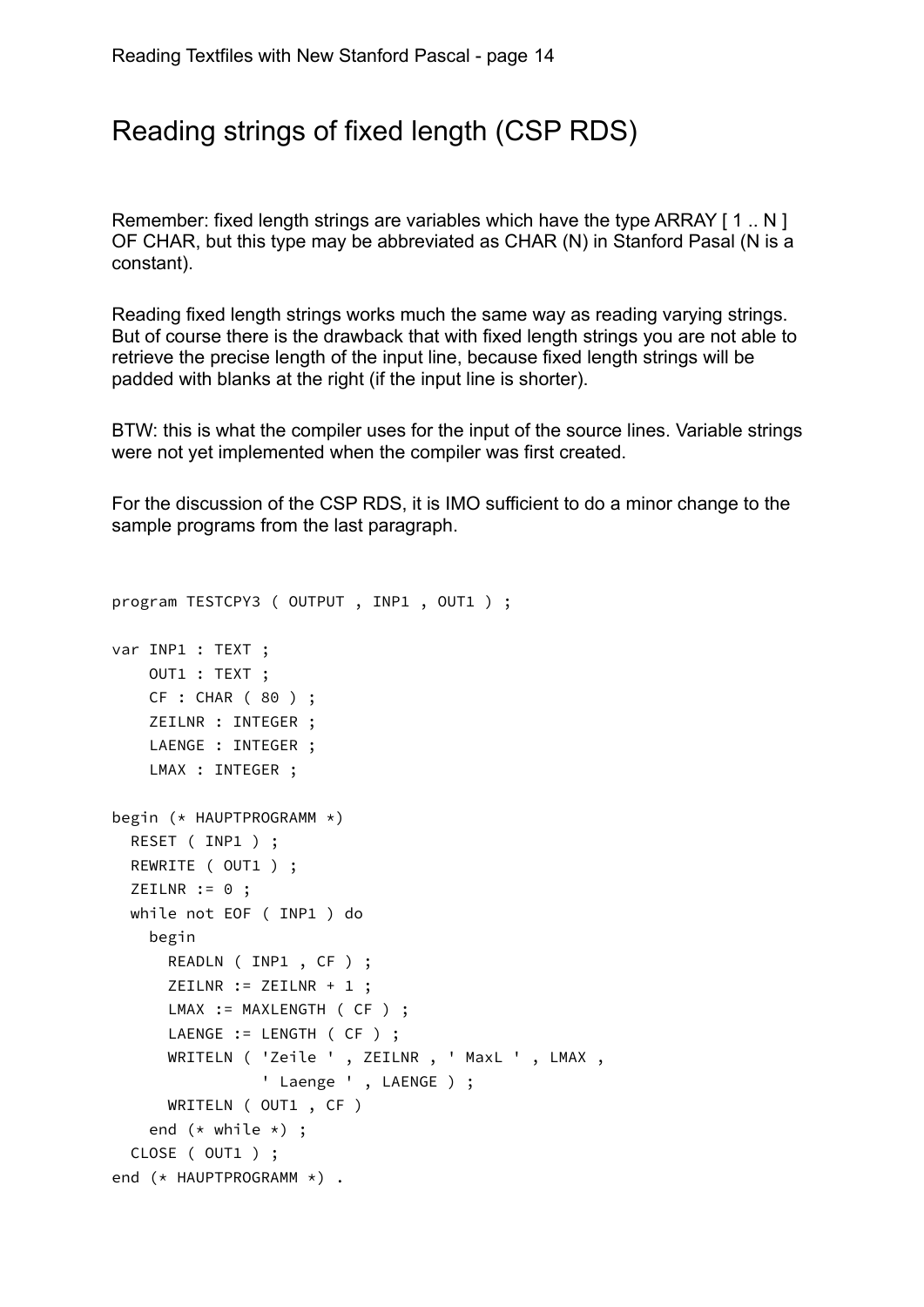The program shown above will write a copy of the input file INP1 to output file OUT1, but all lines will be padded with blanks to a length of 80 characters. (BTW: if there are lines longer than 80 characters, all characters after position 80 are ignored, due to the READLN call on INP1).

Another example is a program similar to TESTRDV from the previous paragraph, which does no READLN, but reads the whole input file using only READ calls involving a variable C20 which is a fixed char string of length 20.

```
program TESTRDS ( INPFILE , OUTPUT ) ;
var INPFILE : TEXT ;
     C20 : CHAR ( 20 ) ;
begin (* HAUPTPROGRAMM *)
   RESET ( INPFILE ) ;
   READ ( INPFILE , C20 ) ;
   while not EOF ( INPFILE ) do
     begin
       WRITELN ( 'gelesen: <' , C20 , '> eoln = ' , EOLN ( INPFILE ) ) ;
       READ ( INPFILE , C20 ) ;
    end (* while *)end (* HAUPTPROGRAMM *) .
```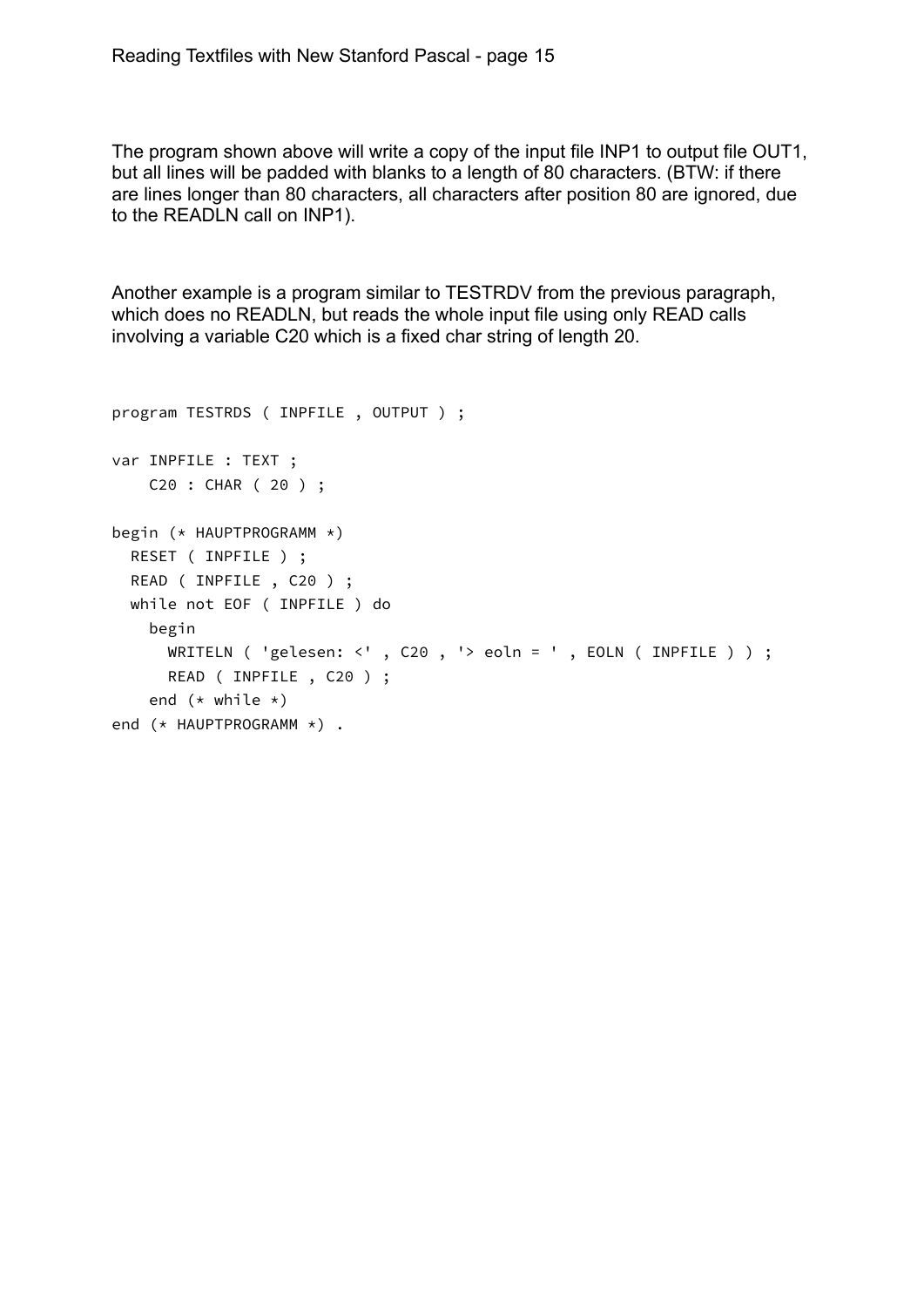and the output of this program, given its own source code as input, is:

```
gelesen: <program TESTRDS ( IN> eoln = FALSE
gelesen: <PFILE , OUTPUT ) ; > eoln = TRUE
gelesen: < > eoln = TRUE
gelesen: <var INPFILE : TEXT ;> eoln = TRUE
gelesen: < C20 : CHAR ( 20 > eoln = FALSE
gelesen: <) ; > eoln = TRUE
gelesen: < > eoln = TRUE
gelesen: <begin (* HAUPTPROGRA> eoln = FALSE
gelesen: <MM *) > eoln = TRUE
gelesen: < RESET ( INPFILE ) > eoln = FALSE
gelesen: <; > eoln = TRUE
gelesen: < READ ( INPFILE , C> eoln = FALSE
gelesen: <20 ) ; > eoln = TRUE
gelesen: < while not EOF ( IN> eoln = FALSE
gelesen: <PFILE ) do > eoln = TRUE
gelesen: < begin > eoln = TRUE
gelesen: < WRITELN ( 'gel> eoln = FALSE
gelesen: \leesen: \le', C20, '> > eoln = FALSE
gelesen: <eoln = ' , EOLN ( IN> eoln = FALSE
gelesen: <PFILE ) ) ; > eoln = TRUE
gelesen: < READ ( INPFILE> eoln = FALSE
gelesen: \langle, C20 ); \rangle eoln = TRUE
gelesen: \leftarrow end (\star \text{ while } \star) > eoln = TRUE
gelesen: <end (* HAUPTPROGRAMM> eoln = FALSE
gelesen: \langle * \rangle . \qquad \qquad > eoln = TRUE
```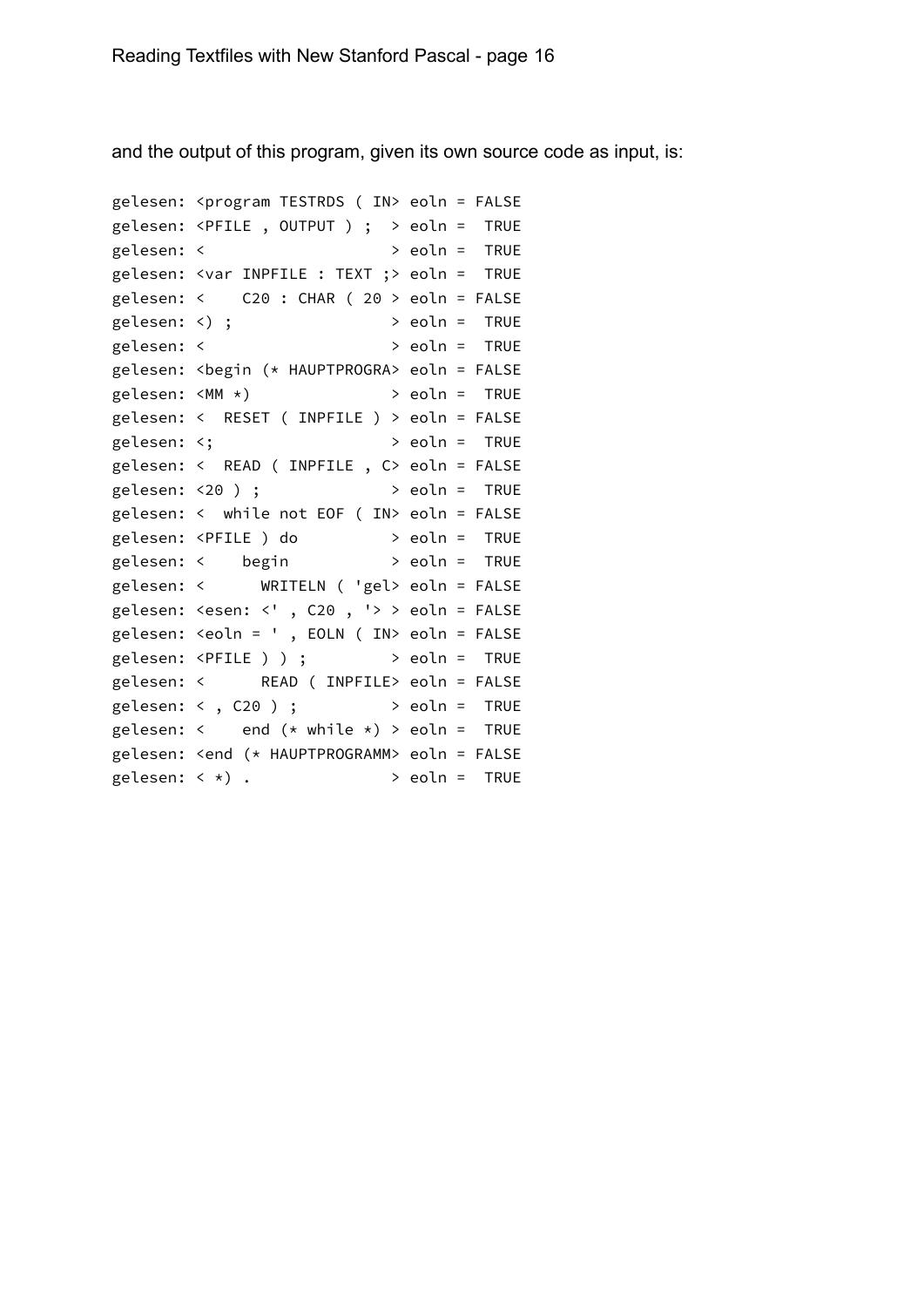# Reading in binary mode (without translation)

For special applications, it might be interesting to read files in binary mode, without any translation done by the Pascal runtime. This is possible, if the file used in the Pascal program is NOT defined as a FILE OF CHAR (or TEXT), but as a file of another type instead (for example a record structure which may contain a character). A working example follows.

Some remarks:

- Pascal never does code conversion (ASCII to EBCDIC or vice versa) implicitely; the character set is always determined by the target machine
- the ORD function is used to get the numeric value of the characters in the current character set; its value is always non-negative
- if you use the mechanism mentioned above to do binary reads, your programs will normally be non-portable (because, for example, CR LF sequences are read on Windows, but not on mainframe platforms, because they don't exist there)
- that is: "without translation" in the paragraph above only refers to the translation of line ends to spaces etc. - because there are no other translations, esspecially no implicit codepage translations (on all platforms)

The sample program on the next page uses READ (F, X) to read the structures from the (binary) file, although it is more common to use GET (F) and refer to the file variable  $F \rightarrow$ , when doing binary I/O.

READ (F, X) with binary files is implemented by the CSP RDD; RDD always reads a constant number of bytes from the input file (the number of bytes is the size of the base type of the file).

BTW: it is unclear to me at the moment, what exactly happens with variant records (same type, but varying length), if they were read in from and written out to files. There is still some work to be done (analyzing, testing, verifying, maybe fixing errors).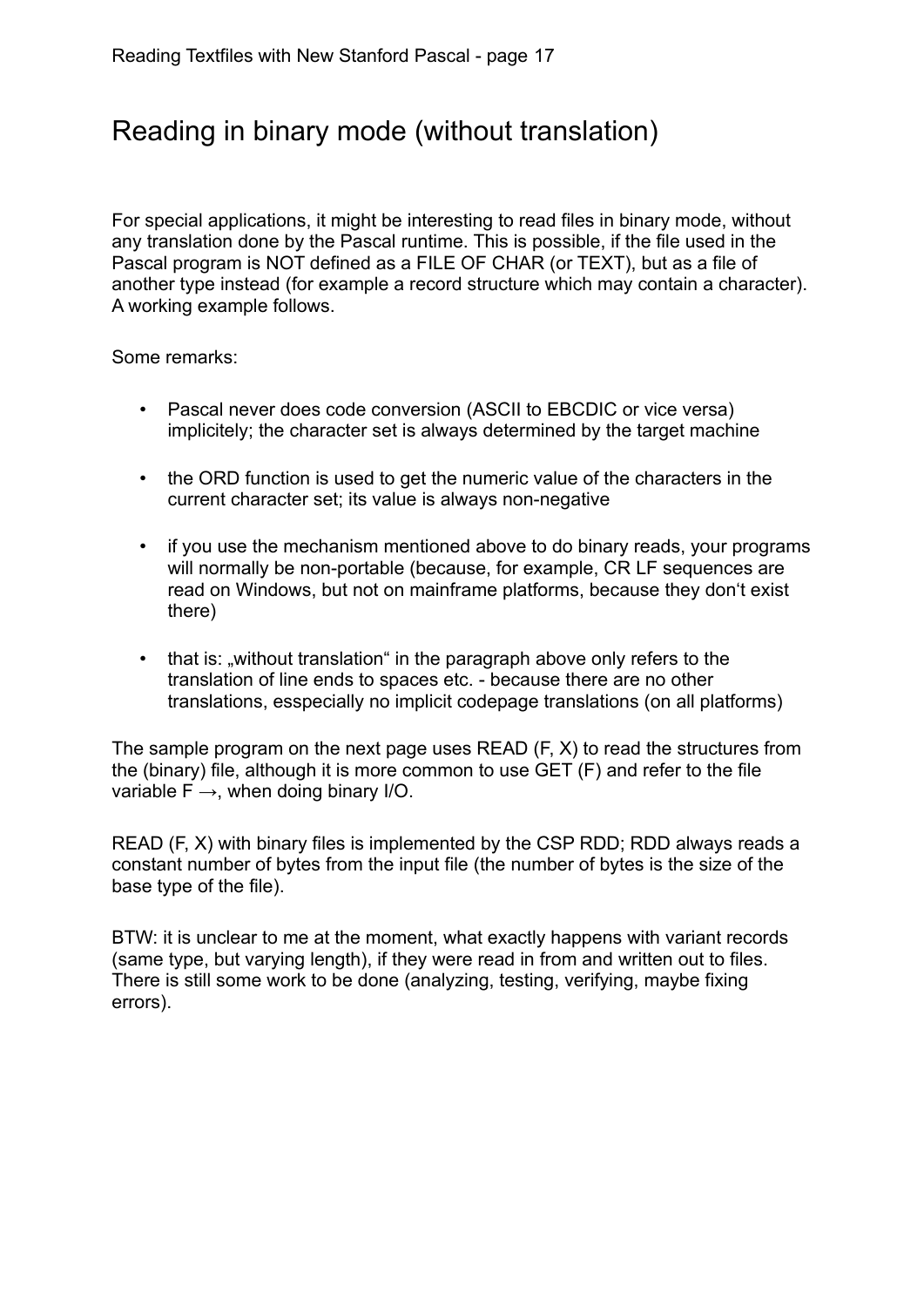```
The sample program: 
program TESTRDD ( INPFILE , OUTPUT ) ;
type BYTE = record
              CONT : CHAR
             end ;
var INPFILE : FILE of BYTE ;
     B : BYTE ;
     CH : CHAR ;
begin (* HAUPTPROGRAMM *)
   RESET ( INPFILE ) ;
  while not EOF ( INPFILE ) do
     begin
       READ ( INPFILE , B ) ;
      CH := B . CONT ;
       WRITE ( 'gelesen: ' ) ;
      if ORD ( CH ) > ORD ( ' ' ) then
         WRITE ( CH )
       else
         WRITE ( ' ' ) ;
       WRITE ( ORD ( CH ) : 4 ) ;
       CH := INPFILE -> . CONT ;
      WRITELN ( ORD ( CH ) : 4 ) ;
    end (* while *) ;
end (* HAUPTPROGRAMM *) .
```
Some more remarks:

- the type definition BYTE triggers the binary READ
- there are two characters written in the loop body: first the character returned by READ (= B.CONT) and then the next character (INPFILE  $\rightarrow$  CONT), which is the next character present in the file buffer
- RESET at the beginning puts the first character into the file buffer; READ assigns the file buffer to the output variable and then calls GET; that's why there is still a valid result after EOF in the READ result variable (in this case).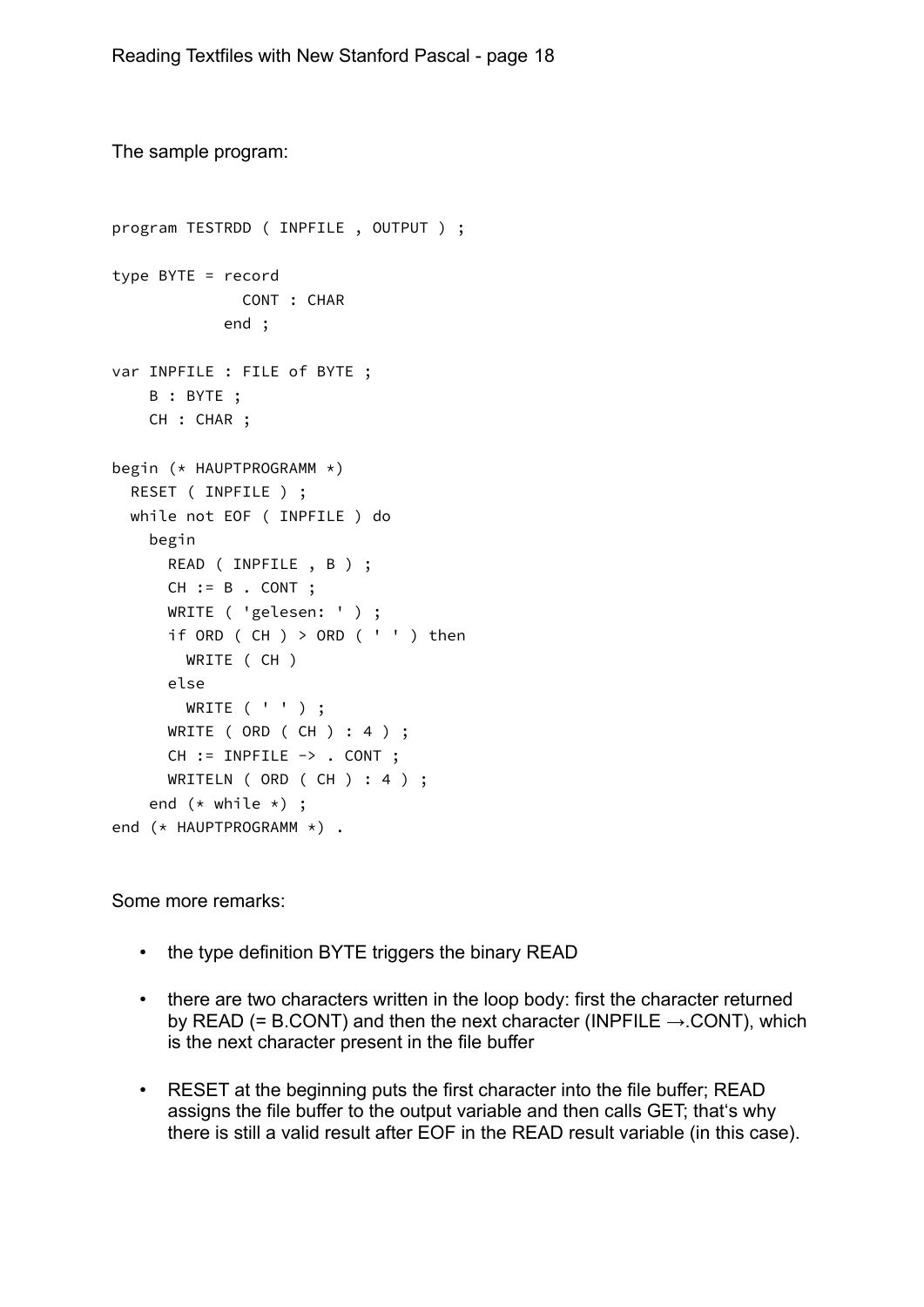The result, if TESTRDD is given its own source code as input, will be like this (on Windows) – you can see the CR LF sequences:

| gelesen: | р | 112 | 114 |
|----------|---|-----|-----|
| gelesen: | r | 114 | 111 |
| gelesen: | Ó | 111 | 103 |
| gelesen: | g | 103 | 114 |
| gelesen: | r | 114 | 97  |
| gelesen: | a | 97  | 109 |
| gelesen: | m | 109 | 32  |
| gelesen: |   | 32  | 84  |
| gelesen: | Т | 84  | 69  |
| gelesen: | E | 69  | 83  |
| gelesen: | S | 83  | 84  |
| gelesen: | т | 84  | 82  |
| gelesen: | R | 82  | 68  |
| gelesen: | D | 68  | 68  |
| gelesen: | D | 68  | 32  |
| gelesen: |   | 32  | 40  |
| gelesen: | ( | 40  | 32  |
| gelesen: |   | 32  | 73  |
| gelesen: | I | 73  | 78  |
| gelesen: | Ν | 78  | 80  |
| gelesen: | Ρ | 80  | 70  |
| gelesen: | F | 70  | 73  |
| gelesen: | I | 73  | 76  |
| gelesen: | L | 76  | 69  |
| gelesen: | E | 69  | 32  |
| gelesen: |   | 32  | 44  |
| gelesen: | , | 44  | 32  |
| gelesen: |   | 32  | 79  |
| gelesen: | 0 | 79  | 85  |
| gelesen: | U | 85  | 84  |
| gelesen: | T | 84  | 80  |
| gelesen: | P | 80  | 85  |
| gelesen: | U | 85  | 84  |
| gelesen: | Т | 84  | 32  |
| gelesen: |   | 32  | 41  |
| gelesen: | ⟩ | 41  | 32  |
| gelesen: |   | 32  | 59  |
| gelesen: | ; | 59  | 13  |
| gelesen: |   | 13  | 10  |
| gelesen: |   | 10  | 13  |
| gelesen: |   | 13  | 10  |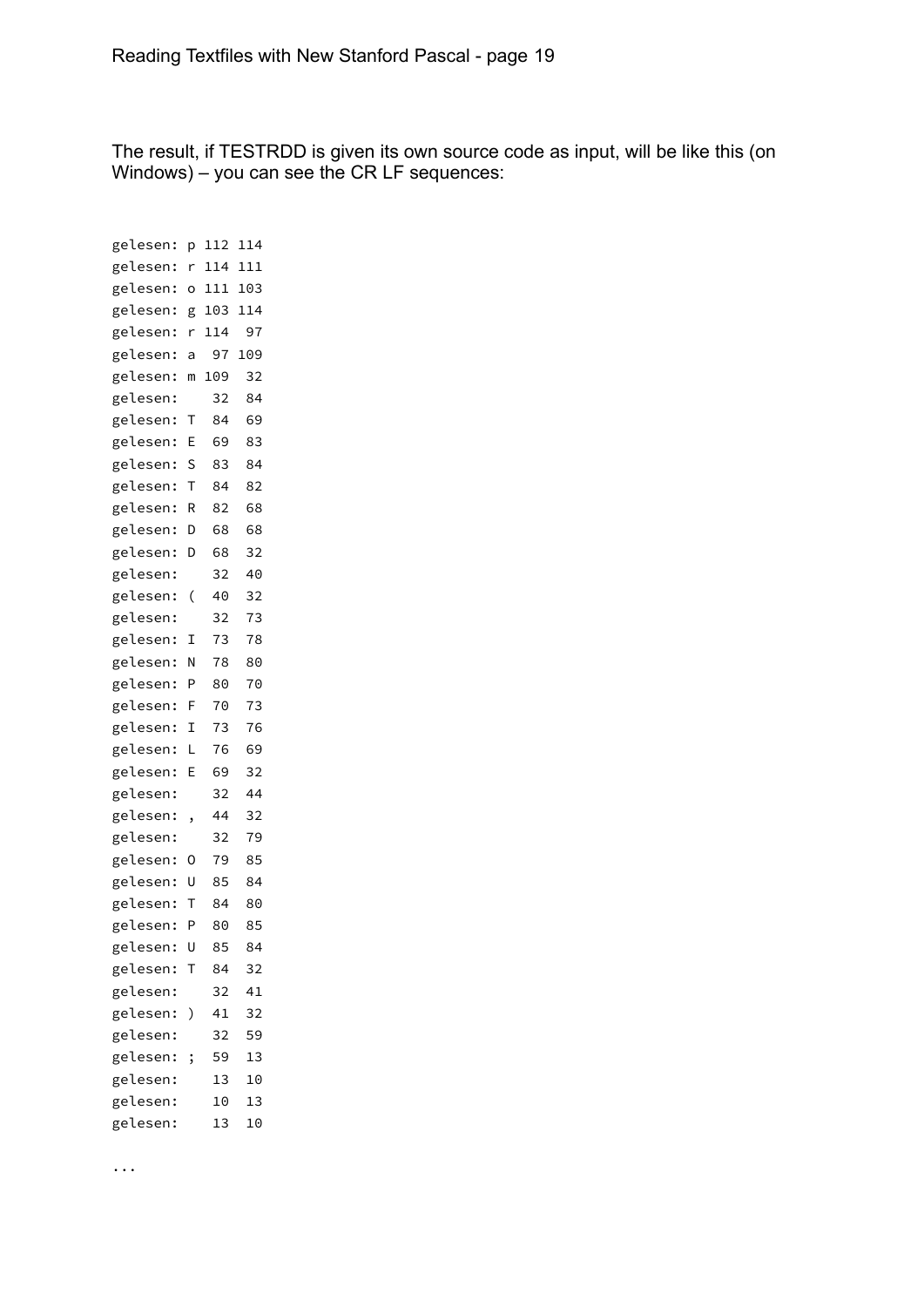| gelesen: |          | 13  | 10  |  |
|----------|----------|-----|-----|--|
| gelesen: |          | 10  | 101 |  |
| gelesen: | e        | 101 | 110 |  |
| gelesen: | n        | 110 | 100 |  |
| gelesen: | d        | 100 | 32  |  |
| gelesen: |          | 32  | 40  |  |
| gelesen: | (        | 40  | 42  |  |
| gelesen: | $^\star$ | 42  | 32  |  |
| gelesen: |          | 32  | 72  |  |
| gelesen: | Н        | 72  | 65  |  |
| gelesen: | Α        | 65  | 85  |  |
| gelesen: | Ū        | 85  | 80  |  |
| gelesen: | P        | 80  | 84  |  |
| gelesen: | т        | 84  | 80  |  |
| gelesen: | P        | 80  | 82  |  |
| gelesen: | R        | 82  | 79  |  |
| gelesen: | $\Omega$ | 79  | 71  |  |
| gelesen: | G        | 71  | 82  |  |
| gelesen: | R        | 82  | 65  |  |
| gelesen: | A        | 65  | 77  |  |
| gelesen: | M        | 77  | 77  |  |
| gelesen: | М        | 77  | 32  |  |
| gelesen: |          | 32  | 42  |  |
| gelesen: | $^\star$ | 42  | 41  |  |
| gelesen: | )        | 41  | 32  |  |
| gelesen: |          | 32  | 46  |  |
| gelesen: |          | 46  | 13  |  |
| gelesen: |          | 13  | 10  |  |
| gelesen: |          | 10  | 0   |  |